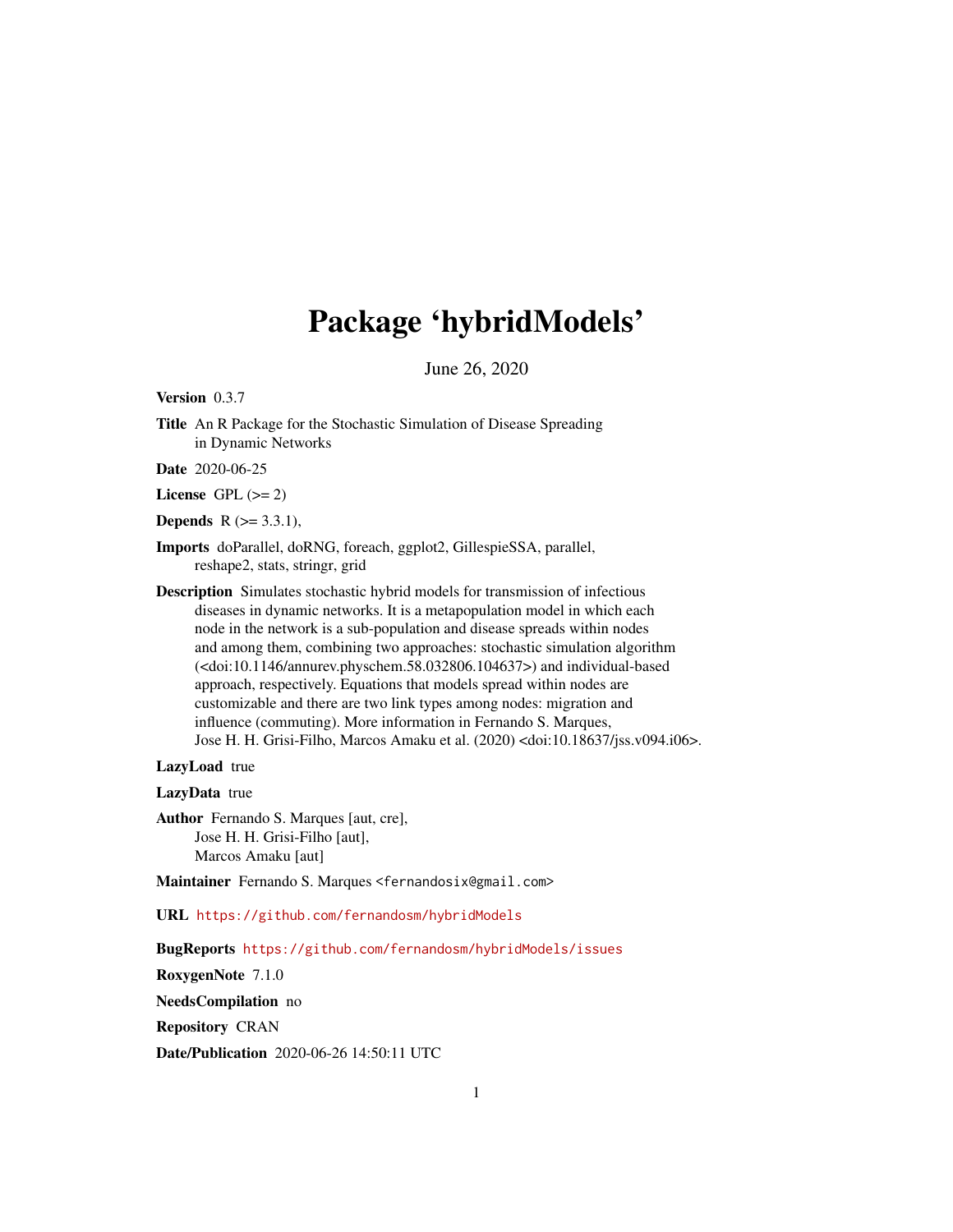## <span id="page-1-0"></span>R topics documented:

| Index |  |
|-------|--|
|       |  |
|       |  |
|       |  |
|       |  |
|       |  |
|       |  |
|       |  |
|       |  |
|       |  |

buildModelClass *It builds an object of a pre-specified class.*

#### Description

buildModelClass is generic function that calls a method to create a object base on model's name.

#### Usage

```
buildModelClass(
  x,
 var.names,
  init.cond,
 model.parms,
 probWeights,
  emigrRule,
 prop.func = NULL,
 state.var = NULL,
  infl.var = NULL,
  state.change.matrix = NULL
)
```
#### Arguments

| x           | is an empty object of a class requested.                                                                                                                                                                                                                                  |
|-------------|---------------------------------------------------------------------------------------------------------------------------------------------------------------------------------------------------------------------------------------------------------------------------|
| var.names   | a list with variable names of the network: the donor node, the receiver node,<br>the time when each connection between donor to the receiver happened and the<br>weight of these connection. The variables names must be "from", "to", "Time"<br>and "arc", respectively. |
| init.cond   | a named vector with initial conditions.                                                                                                                                                                                                                                   |
| model.parms | a named vector with model's parameters.                                                                                                                                                                                                                                   |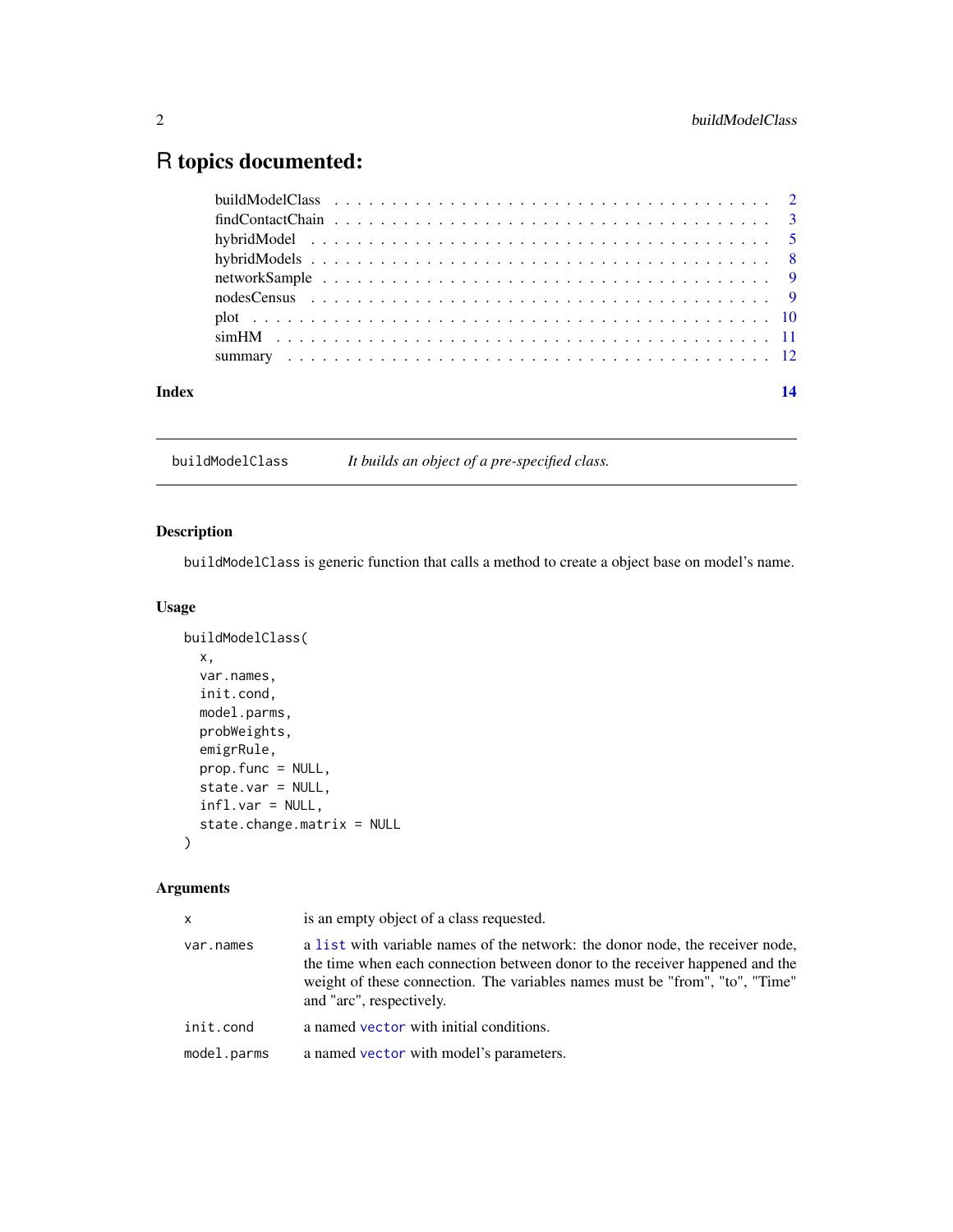<span id="page-2-0"></span>

| probWeights         | a named vector (optional and for migration type only) mapping state variables<br>to migration probability weights based on state variables. These argument can<br>be used to give weights for sampling individuals from node. They need not sum<br>to one, they should be non-negative and not zero. For more information on the<br>sampling method sample. |
|---------------------|-------------------------------------------------------------------------------------------------------------------------------------------------------------------------------------------------------------------------------------------------------------------------------------------------------------------------------------------------------------|
| emigrRule           | a string (optional and for migration type only) stating how many individual em-<br>igrate based on state variables. It requires that the network have weights instead<br>of number of individuals that migrate.                                                                                                                                             |
| prop.func           | a character vector with propensity functions of a generic node. See references<br>for more details                                                                                                                                                                                                                                                          |
| state.var           | a character vector with the state variables of the propensity functions.                                                                                                                                                                                                                                                                                    |
| infl.var            | a named vector mapping state variables to influence variables.                                                                                                                                                                                                                                                                                              |
| state.change.matrix |                                                                                                                                                                                                                                                                                                                                                             |
|                     | is a state-change matrix. See references for more details                                                                                                                                                                                                                                                                                                   |

#### Value

An object of the class requested.

#### References

.

findContactChain *Finding elements in contact chains of a dynamic network.*

#### Description

Parallel function to find outgoing and ingoing contact chain elements.

#### Usage

```
findContactChain(
  Data,
  from,
  to,
  Time,
  selected.nodes,
  type = "size",
  numberOfcores = NULL
\mathcal{E}
```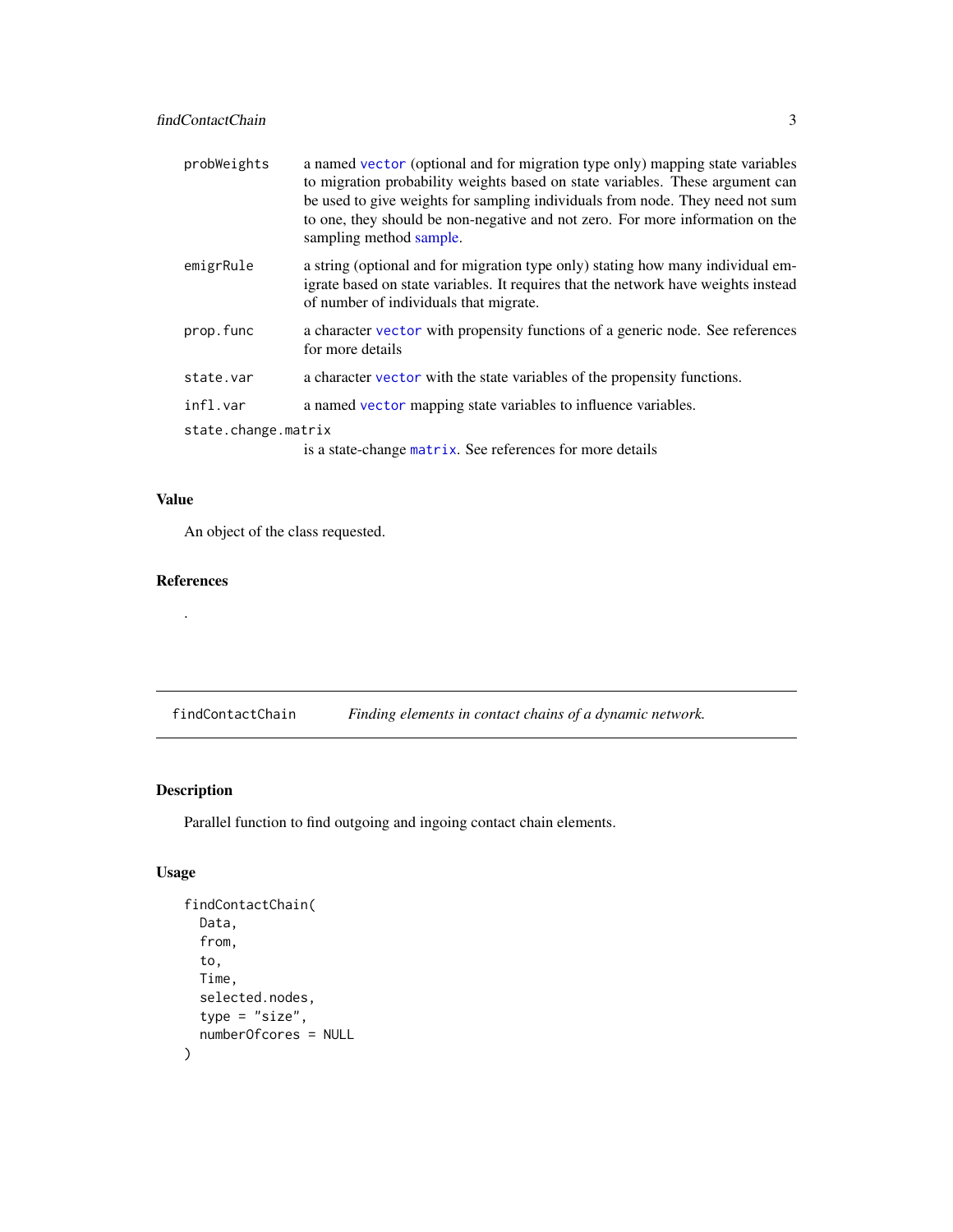#### <span id="page-3-0"></span>Arguments

| Data          | data. frame with network information: node ID, origin node, destination node,<br>and the time in which the link was established.                                                                                          |
|---------------|---------------------------------------------------------------------------------------------------------------------------------------------------------------------------------------------------------------------------|
| from          | character, variable name (column name) for origin node.                                                                                                                                                                   |
| to            | character, variable name (column name) for destination node.                                                                                                                                                              |
| Time          | character, variable name (column name) for the time in which the link was<br>established between two nodes.                                                                                                               |
|               | selected nodes vector, the function will find the contact chain of the nodes present in the se-<br>lected.nodes vector.                                                                                                   |
| type          | character, of returned result. type = 'size' (default), will return the size of<br>'outgoing' and 'ingoing' contact chains. Type = 'chain' will return also the<br>nodes in each chain (might be slow for big data sets). |
| numberOfcores | integer, number of cores used to calculate the contact chain (default is NULL,<br>that will lead the algorithm to use the max number of cores).                                                                           |

#### Details

This is a function that find elements of a contact chain from a dynamic network.

#### Value

setting type = 'size', it returns a [data.frame](#page-0-0) with ingoing and outgoing contact chains size, add 1 to include the selected.nodes. Setting type = 'chain', it returns a [list](#page-0-0) with the data frame and elements of ingoing and outgoing chains.

#### References

[1] C Dube, C Ribble, D Kelton, et al. Comparing network analysis measures to determine potential epidemic size of highly contagious exotic diseases in fragmented monthly networks of dairy cattle movements in Ontario, Canada. In: Transboundary and emerging diseases 55.9-10 (Dec. 2008), pp. 382-392.

[2] C Dube, C Ribble, D Kelton, et al. A review of network analysis terminology and its application to foot-and-mouth disease modeling and policy development. In: Transboundary and emerging diseases 56.3 (Apr. 2009), pp. 73-85.

[3] Fernando S. Marques, Jose H. H. Grisi-Filho, Marcos Amaku et al. hybridModels: An R Package for the Stochastic Simulation of Disease Spreading in Dynamic Network. In: Jounal of Statistical Software Volume 94, Issue 6 <doi:10.18637/jss.v094.i06>.

[4] Jenny Frossling, Anna Ohlson, Camilla Bjorkman, et al. Application of network analysis parameters in risk-based surveillance - Examples based on cattle trade data and bovine infections in Sweden. In: Preventive veterinary medicine 105.3 (July 2012), pp. 202-208. <doi:10.1016/j.prevetmed.2011.12.011>.

[5] K Buttner, J Krieter, and I Traulsen. Characterization of Contact Structures for the Spread of Infectious Diseases in a Pork Supply Chain in Northern Germany by Dynamic Network Analysis of Yearly and Monthly Networks. In: Transboundary and emerging diseases 2000 (May 2013), pp. 1-12.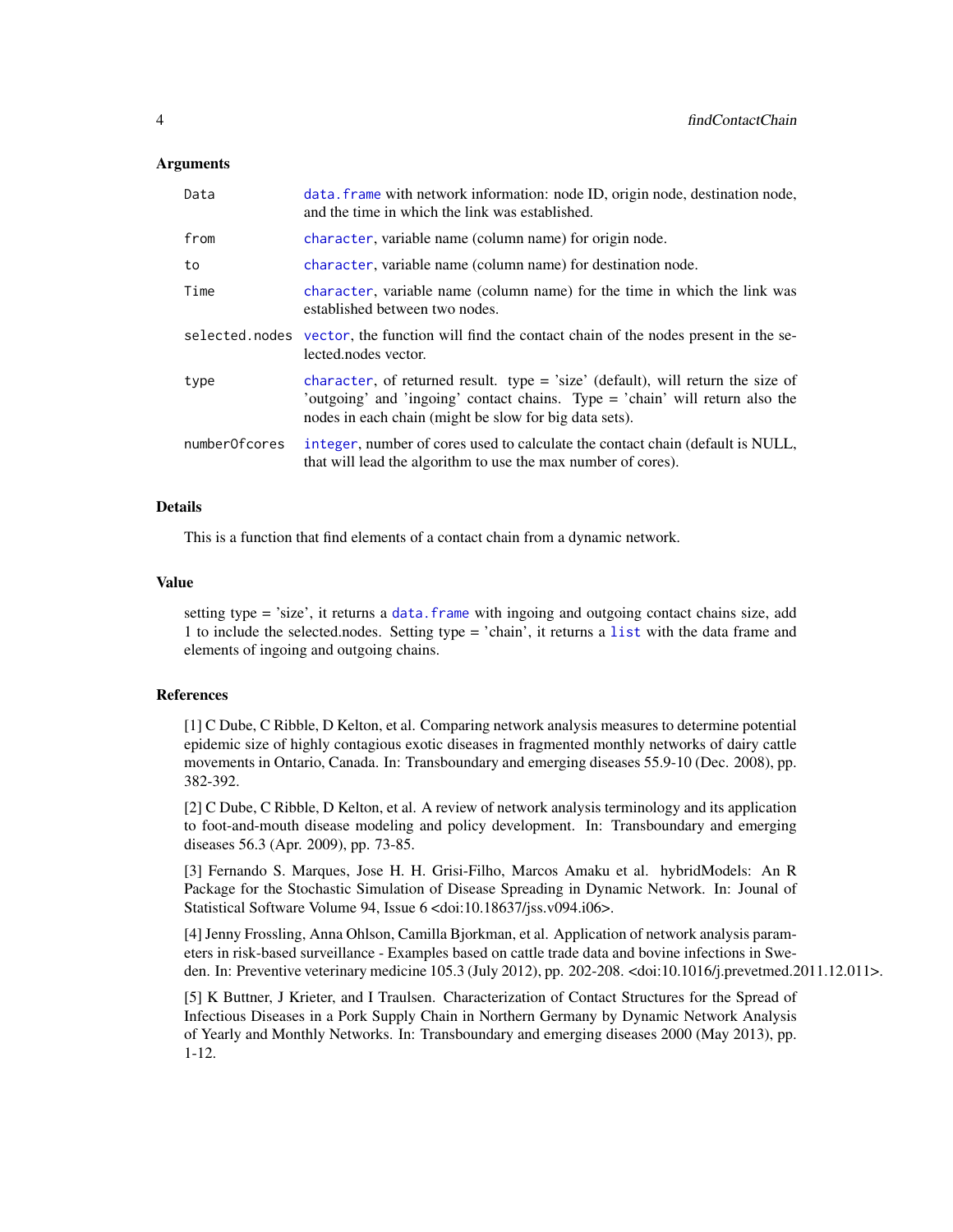#### <span id="page-4-0"></span>hybridModel 5

[6] Maria Noremark, Nina Ha kansson, Susanna Sternberg Lewerin, et al. Network analysis of cattle and pig movements in Sweden: measures relevant for disease control and risk based surveillance. In: Preventive veterinary medicine 99.2-4 (2011), pp. 78-90. <doi:10.1016/j.prevetmed.2010.12.009>.

#### Examples

```
# Loading data
data(networkSample) # help("networkSample"), for more info.
# contact chain function
selected.nodes <- c(37501, 36811, 36812)
contact.chain <- findContactChain(Data = networkSample, from = 'originID',
                                  to = 'destinationID', Time = 'Day', selected.nodes,
                                  type = 'chain', numberOfcores = 2)
```
hybridModel *Hybrid model simulation.*

#### Description

hybridModel function runs hybrid models simulations.

#### Usage

```
hybridModel(
  network = stop("undefined 'network'"),
  var.names = NULL,
  link.type = "migration",
  model = "custom",probWeights = NULL,
  emigrRule = NULL,
  init.cond = stop("undefined 'initial conditions'"),
  fill.time = F,model.parms = stop("undefined 'model parmeters'"),
  prop.func = NULL,
  state.var = NULL,
  infl.var = NULL,
  state.change.matrix = NULL,
  ssa.method = NULL,
  nodesCensus = NULL,
  sim.number = 1,
 pop.correc = TRUE,
  num.cores = "max"
)
```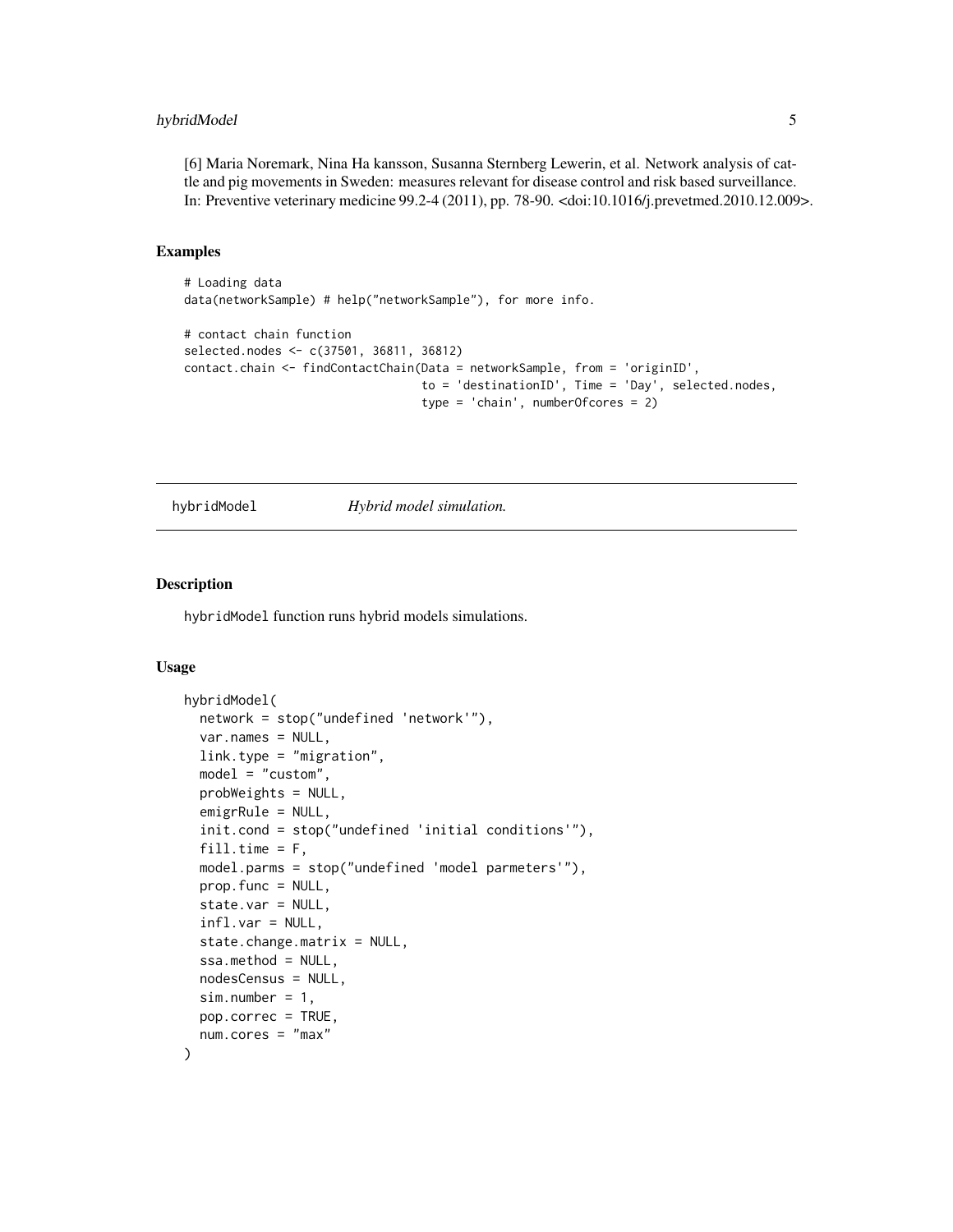## <span id="page-5-0"></span>Arguments

| network             | a data. frame with variables that describe the donor node, the receiver node,<br>the time when each connection between donor to the receiver happened and the<br>number of individual or weight of these connection.                                                                                                                                        |
|---------------------|-------------------------------------------------------------------------------------------------------------------------------------------------------------------------------------------------------------------------------------------------------------------------------------------------------------------------------------------------------------|
| var.names           | a list with variable names of the network: the donor node, the receiver node,<br>the time when each connection between donor to the receiver happened and the<br>weight of these connection. The variables names must be "from", "to", "Time"<br>and "arc", respectively.                                                                                   |
| link.type           | a character describing the link type between nodes. There are two types: 'mi-<br>gration' and 'influence'. In the migration link type there are actual migration<br>between nodes. In the influence link type individuals does not migrate, just<br>influences another node.                                                                                |
| model               | a character describing model's name.                                                                                                                                                                                                                                                                                                                        |
| probWeights         | a named vector (optional and for migration type only) mapping state variables<br>to migration probability weights based on state variables. These argument can<br>be used to give weights for sampling individuals from node. They need not sum<br>to one, they should be non-negative and not zero. For more information on the<br>sampling method sample. |
| emigrRule           | a string (optional and for migration type only) stating how many individual em-<br>igrate based on state variables. It requires that the network have weights instead<br>of number of individuals that migrate.                                                                                                                                             |
| init.cond           | a named vector with initial conditions.                                                                                                                                                                                                                                                                                                                     |
| fill.time           | It indicates whether to return all dates or just the dates when nodes get con-<br>nected.                                                                                                                                                                                                                                                                   |
| model.parms         | a named vector with model's parameters.                                                                                                                                                                                                                                                                                                                     |
| prop.func           | a character vector with propensity functions of a generic node. See references<br>for more details                                                                                                                                                                                                                                                          |
| state.var           | a character vector with the state variables of the propensity functions.                                                                                                                                                                                                                                                                                    |
| infl.var            | a named vector mapping state variables to influence variables.                                                                                                                                                                                                                                                                                              |
| state.change.matrix |                                                                                                                                                                                                                                                                                                                                                             |
|                     | is a state-change matrix. See references for more details                                                                                                                                                                                                                                                                                                   |
| ssa.method          | a list with SSA parameters. The default method is the direct method. See<br>references for more details                                                                                                                                                                                                                                                     |
| nodesCensus         | a data. frame with the first column describing nodes' ID, the second column<br>with the number of individuals and the third describing the day of the census.                                                                                                                                                                                               |
| sim.number          | Number of repetitions. The default value is 1                                                                                                                                                                                                                                                                                                               |
| pop.correc          | Whether hybridModel function tries to balance the number of individuals or<br>not. The default value is TRUE.                                                                                                                                                                                                                                               |
| num.cores           | number of threads/cores that the simulation will use. the default value is num.cores<br>$=$ 'max', the Algorithm will use all threads/cores available.                                                                                                                                                                                                      |

### Value

Object containing a data. frame (results) with the number of individuals through time per node and per state.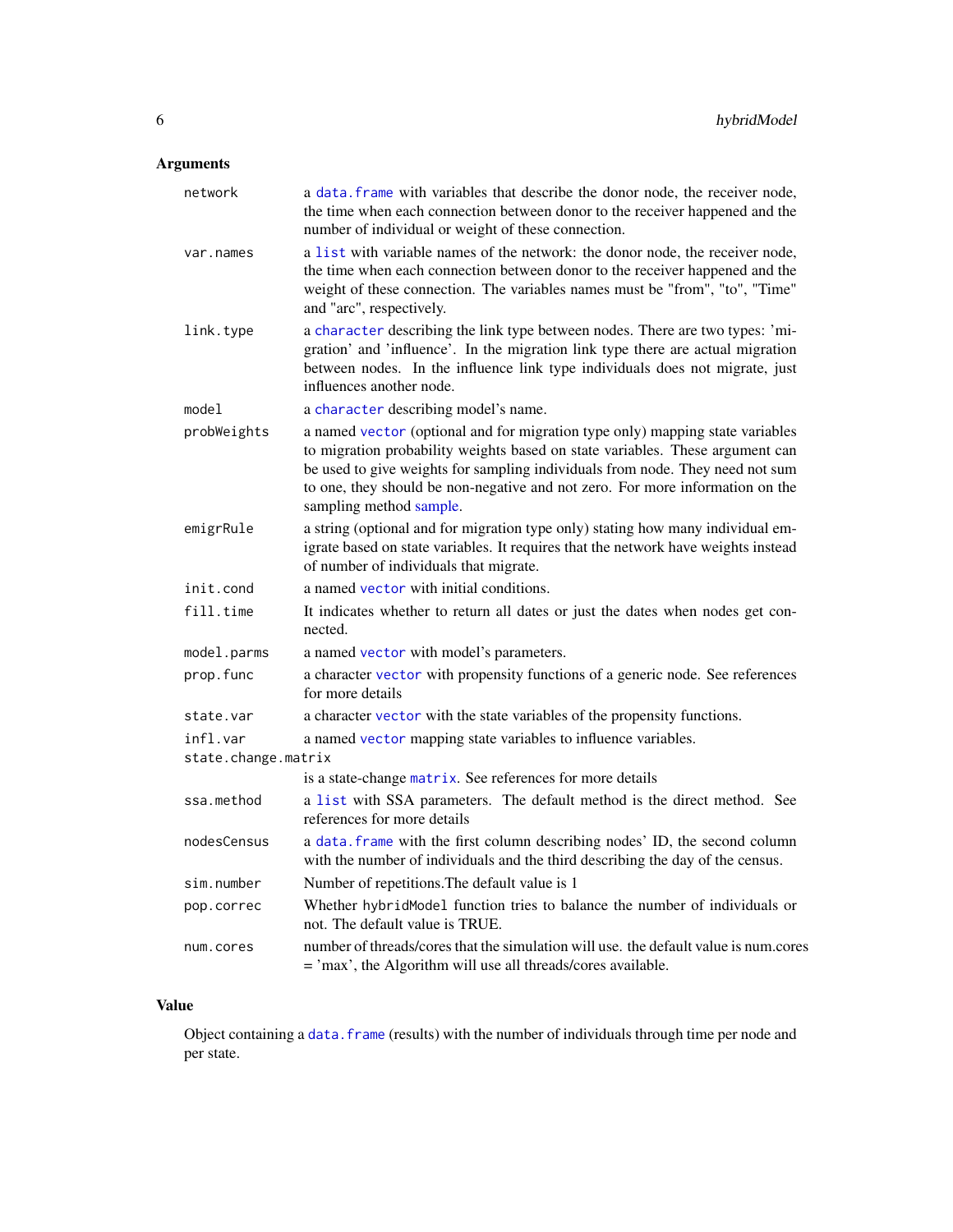#### <span id="page-6-0"></span>hybridModel 7

#### References

[1] Pineda-krch, M. (2008). GillespieSSA : Implementing the Stochastic Simulation Algorithm in R. Journal of Statistical Software, Volume 25 Issue 12 <doi:10.1146/annurev.physchem.58.032806.104637>.

[2] Fernando S. Marques, Jose H. H. Grisi-Filho, Marcos Amaku et al. hybridModels: An R Package for the Stochastic Simulation of Disease Spreading in Dynamic Network. In: Jounal of Statistical Software Volume 94, Issue 6 <doi:10.18637/jss.v094.i06>.

#### See Also

[GillespieSSA.](#page-0-0)

#### Examples

```
# Migration model
# Parameters and initial conditions for an SIS model
# loading the data set
data(networkSample) # help("networkSample"), for more info
networkSample <- networkSample[which(networkSample$Day < "2012-03-20"),]
var.names <- list(from = 'originID', to = 'destinationID', Time = 'Day',
                  arc = 'num.animals')
prop.func <- c('beta * S * I / (S + I)', 'gamma * I')
state.var <- c('S', 'I')
state.change.matrix <- matrix(c(-1, 1, # S
                                1, -1), \# Inrow = 2, ncol = 2, byrow = TRUE)
model.parms <-c(beta = 0.1, gamma = 0.01)init.cond <- rep(100, length(unique(c(networkSample$originID,
                                      networkSample$destinationID))))
names(init.cond) <- paste('S', unique(c(networkSample$originID,
                                        networkSample$destinationID)), sep = '')
init.cond <- c(init.cond, c(I36811 = 10, I36812 = 10)) # adding infection
# running simulations, check the number of cores available (num.cores)
sim.results <- hybridModel(network = networkSample, var.names = var.names,
                           model.parms = model.parms, state.var = state.var,
                           prop.func = prop.func, init.cond = init.cond,
                           state.change.matrix = state.change.matrix,
                           sim.number = 2, num.cores = 2)# default plot layout (plot.types: 'pop.mean', 'subpop', or 'subpop.mean')
plot(sim.results, plot.type = 'subpop.mean')
# changing plot layout with ggplot2 (example)
# uncomment the lines below to test new layout exemple
#library(ggplot2)
#plot(sim.results, plot.type = 'subpop') + ggtitle('New Layout') +
# theme_bw() + theme(axis.title = element_text(size = 14, face = "italic"))
```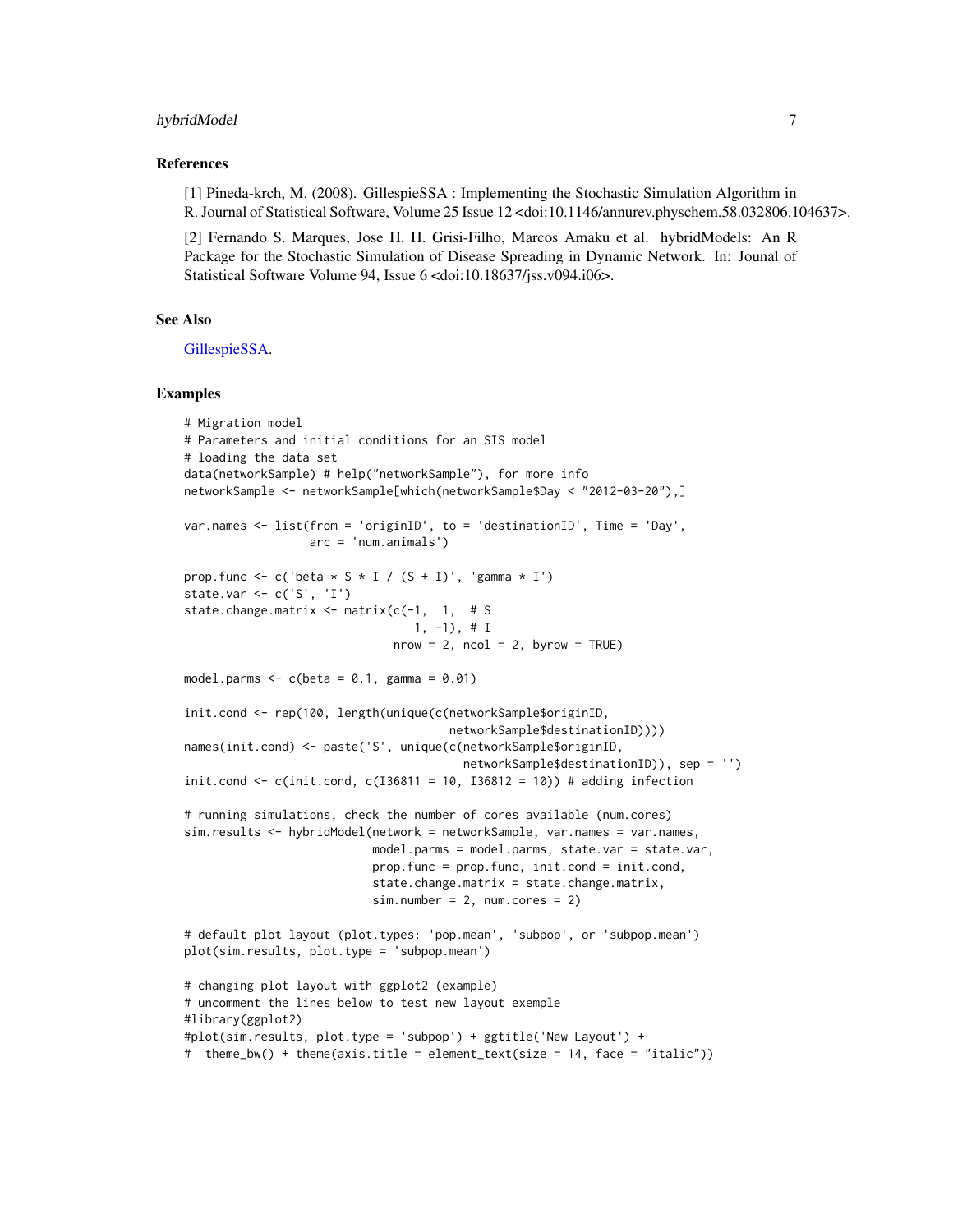```
# Influence model
# Parameters and initial conditions for an SIS model
# loading the data set
data(networkSample) # help("networkSample"), for more info
networkSample <- networkSample[which(networkSample$Day < "2012-03-20"),]
var.names <- list(from = 'originID', to = 'destinationID', Time = 'Day',
                arc = 'num.animals')
prop.func <- c('beta * S * (I + i) / (S + I + s + i)', 'gamma * I')
state.var <- c('S', 'I')
infl.var <- c(S = "s", I = "i") # mapping influence
state.change.matrix <- matrix(c(-1, 1, # S
                              1, -1), # I
                           nrow = 2, ncol = 2, byrow = TRUE)
model.parms <-c(beta = 0.1, gamma = 0.01)init.cond <- rep(100, length(unique(c(networkSample$originID,
                                  networkSample$destinationID))))
names(init.cond) <- paste('S', unique(c(networkSample$originID,
                                    networkSample$destinationID)), sep = '')
init.cond \leq c(init.cond, c(I36811 = 10, I36812 = 10)) # adding infection
# running simulations, check num of cores available (num.cores)
# Uncomment to run
# sim.results <- hybridModel(network = networkSample, var.names = var.names,
# model.parms = model.parms, state.var = state.var,
# infl.var = infl.var, prop.func = prop.func,
# init.cond = init.cond,
# state.change.matrix = state.change.matrix,
# sim.number = 2, num.cores = 2)
# default plot layout (plot.types: 'pop.mean', 'subpop', or 'subpop.mean')
# plot(sim.results, plot.type = 'subpop.mean')
```
hybridModels *hybridModels: an R package for stochastic simulation of disease spreading in dynamic networks.*

#### Description

The hybridModels package provides functions to simulate stochastic models in dynamics networks, using two processes in different scales: 1 Global scale to simulate the transmission from one node to another 2 Local scale to simulate the transmission inside the node

#### Modeling transmission of diseases

'Framework to run n simulations in dynamic network and plot results'

<span id="page-7-0"></span>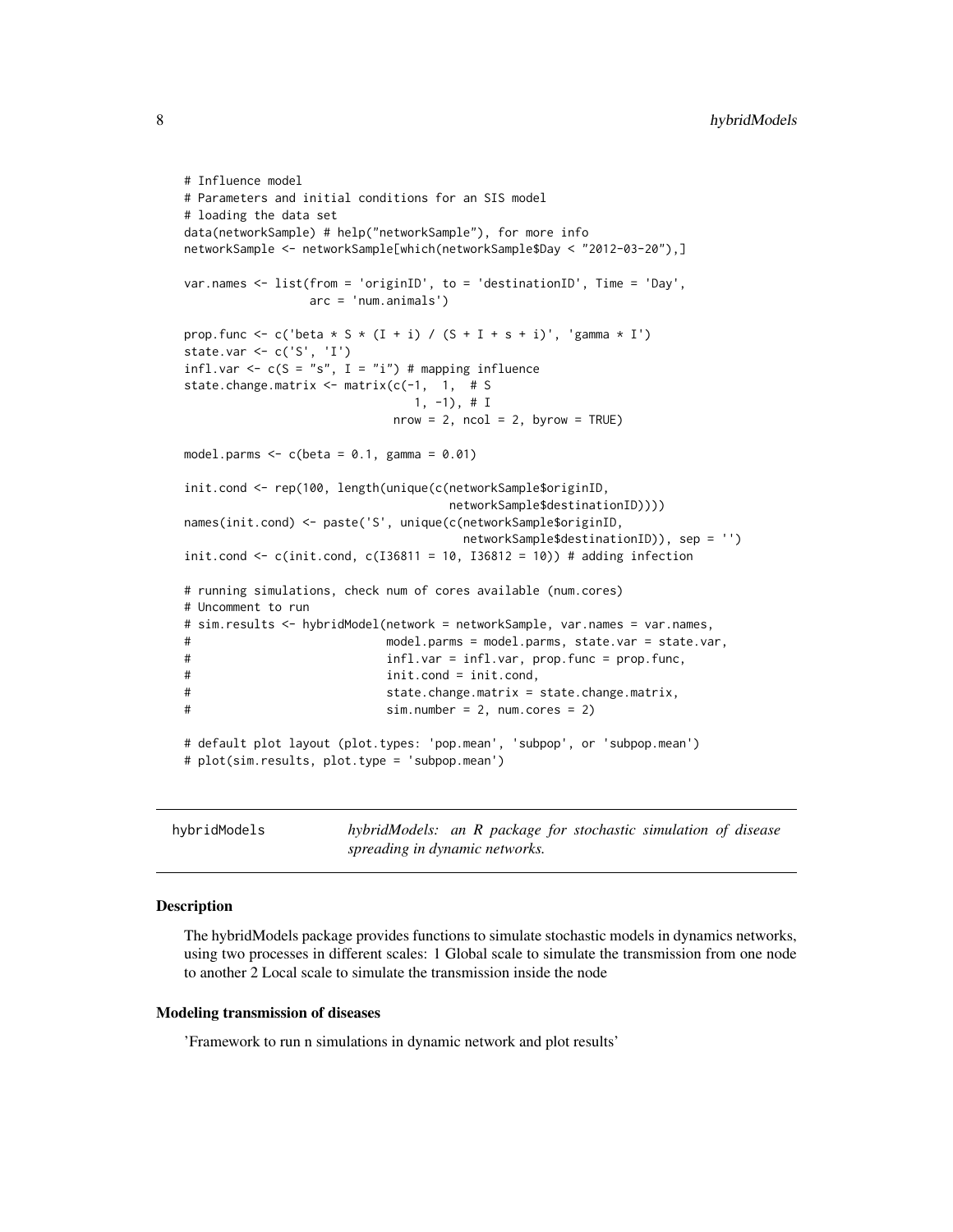<span id="page-8-0"></span>

#### Description

One dataset containing the number of animals that were moved from one node to another.

#### Usage

networkSample

#### Format

A data frame with 78 rows and 4 variables:

- Day: The day when the movement occurs
- originID: The ID of the origin premises
- destinationID: The ID of the destination premises
- num.animals: The number of animals traded

#### Source

ADAGRO

nodesCensus *Information about animal premises (from 2012 to 2013).*

#### Description

A dataset containing animal premises' identification and census.

#### Usage

nodesCensus

#### Format

A data frame with 507 rows and 2 variables:

- nodes.ID: The ID of the premises
- pop: premises's population size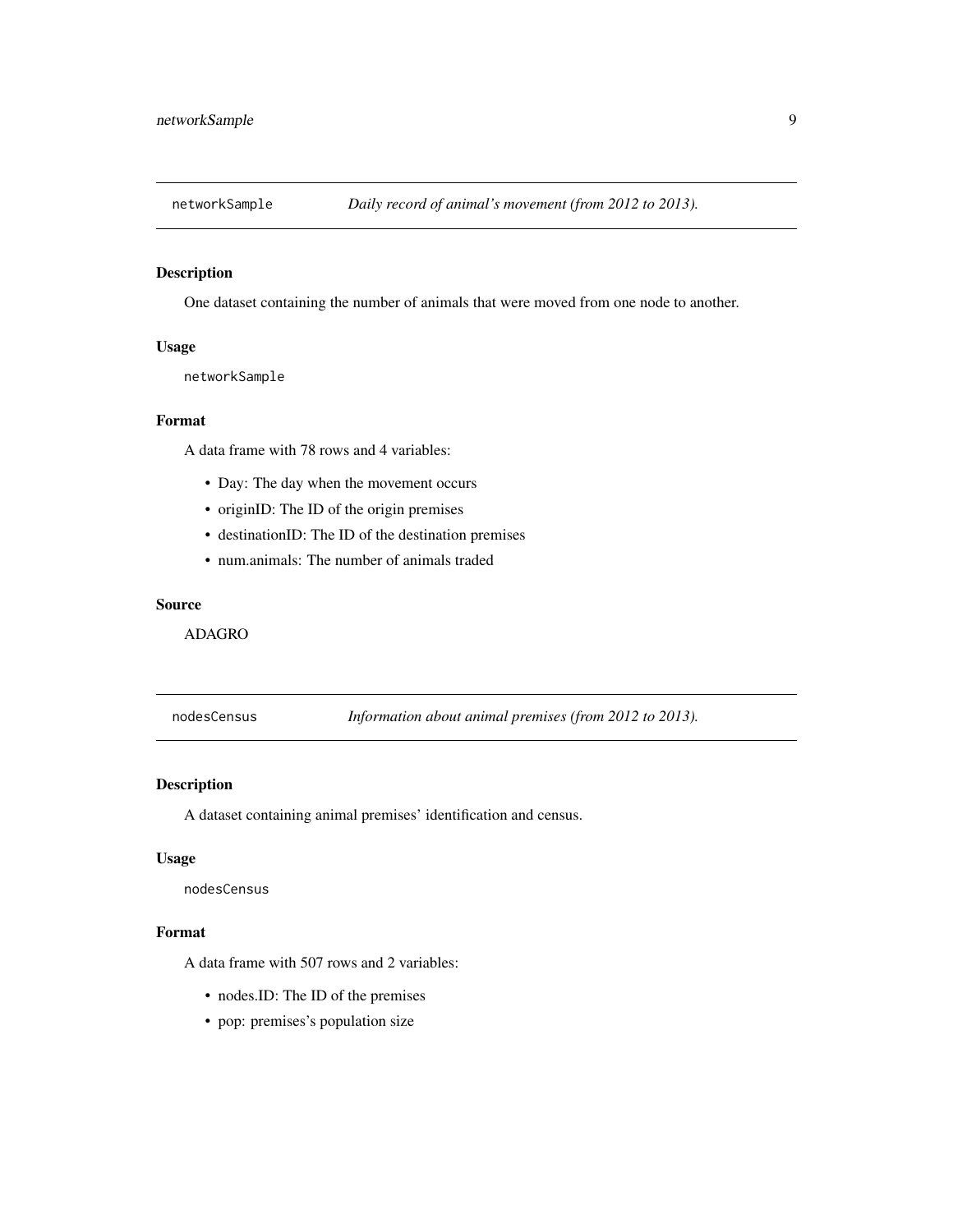#### <span id="page-9-0"></span>Description

plot.HM is a method to plot hybrid models from this package

#### Usage

```
## S3 method for class 'HM'
plot(x, sim = 1, plot_type = "subpop", facet.scales = "free_y", ...)
```
#### Arguments

| $\mathsf{x}$ | HM object                                                                                                                                                                                                                |
|--------------|--------------------------------------------------------------------------------------------------------------------------------------------------------------------------------------------------------------------------|
| sim          | indicates which simulation to plot.                                                                                                                                                                                      |
| plot.type    | plots the mean number of each state variable for the whole population ('pop.mean'),<br>or the subpopulations of a particular simulation ('subpop', default value), or the<br>mean of each subpopulation ('subpop.mean'). |
| facet.scales | should scales be fixed ("free_y", the default), free ("free"), or free in one dimen-<br>sion ("free_x", "free_y"). See ggplot2 package for more details.                                                                 |
| $\cdots$     | arguments to be passed to methods.                                                                                                                                                                                       |

#### References

[1] Fernando S. Marques, Jose H. H. Grisi-Filho, Marcos Amaku et al. hybridModels: An R Package for the Stochastic Simulation of Disease Spreading in Dynamic Network. In: Jounal of Statistical Software Volume 94, Issue 6 <doi:10.18637/jss.v094.i06>.

#### Examples

```
# Parameters and initial conditions for an SIS model
# loading the data set
data(networkSample) # help("networkSample"), for more info
networkSample <- networkSample[which(networkSample$Day < "2012-03-20"),]
var.names <- list(from = 'originID', to = 'destinationID', Time = 'Day',
                  arc = 'num.animals')
prop.func <- c('beta * S * I / (S + I)', 'gamma * I')
state.var <- c('S', 'I')
state.change.matrix \leq matrix(c(-1, 1, # S
                                 1, -1), # I
                              nrow = 2, ncol = 2, byrow = TRUE)
model.parms \leq c(beta = 0.1, gamma = 0.01)
```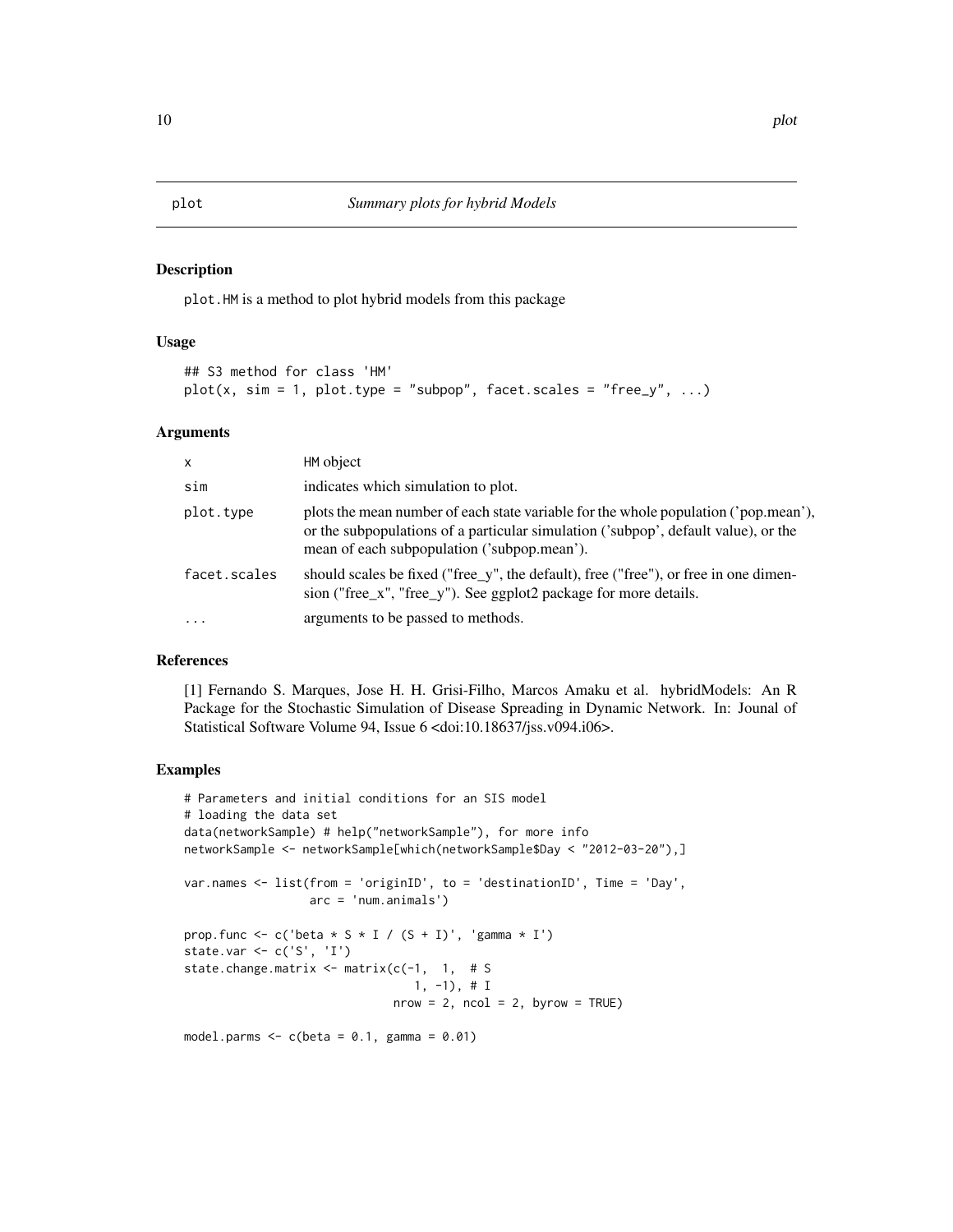#### <span id="page-10-0"></span> $\sin H$ M 11

```
init.cond <- rep(100, length(unique(c(networkSample$originID,
                                      networkSample$destinationID))))
names(init.cond) <- paste('S', unique(c(networkSample$originID,
                                        networkSample$destinationID)), sep = '')
init.cond \leq c(init.cond, c(I36811 = 10, I36812 = 10)) # adding infection
# running simulations, check num of cores available (num.cores)
sim.results <- hybridModel(network = networkSample, var.names = var.names,
                           model.parms = model.parms, state.var = state.var,
                           prop.func = prop.func, init.cond = init.cond,
                           state.change.matrix = state.change.matrix,
                           sim.number = 2, num.cores = 2)
# default plot layout (plot.types: 'pop.mean', 'subpop', or 'subpop.mean')
plot(sim.results, plot.type = 'subpop.mean')
# changing plot layout with ggplot2 (example)
# uncomment the lines below to test new layout exemple
#library(ggplot2)
#plot(sim.results, plot.type = 'subpop') + ggtitle('New Layout') +
# theme_bw() + theme(axis.title = element_text(size = 14, face = "italic"))
```
simHM *It runs the chosen hybrid model.*

#### Description

simHM is generic function that calls a method to run the simulation base on object's class

#### Usage

simHM(x, network, sim.number, num.cores = "max", fill.time)

#### Arguments

| X          | of a specific class of model.                                                                                                                                                                                        |
|------------|----------------------------------------------------------------------------------------------------------------------------------------------------------------------------------------------------------------------|
| network    | a data, frame with variables that describe the donor node, the receiver node,<br>the time when each connection between donor to the receiver happened and the<br>number of individual or weight of these connection. |
| sim.number | Number of repetitions. The default value is 1                                                                                                                                                                        |
| num.cores  | number of threads/cores that the simulation will use, the default value is num.cores<br>$=$ 'max', the Algorithm will use all threads/cores available.                                                               |
| fill.time  | It indicates whether to return all dates or just the dates when nodes get con-<br>nected.                                                                                                                            |

#### Value

A [data.frame](#page-0-0) with the number of individuals through time per node, per state and per simulation.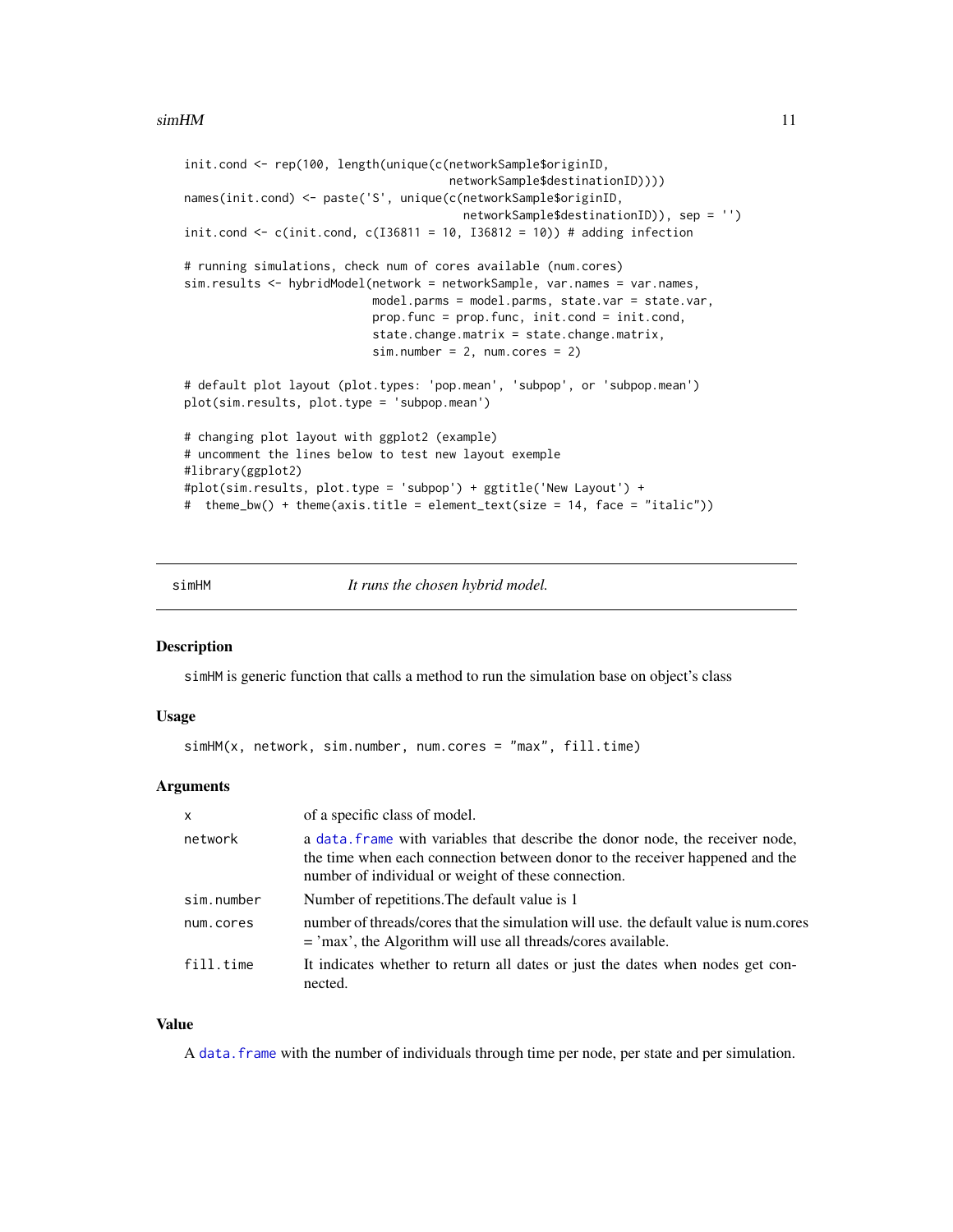#### <span id="page-11-0"></span>References

#### See Also

.

[GillespieSSA.](#page-0-0)

summary *summary for hybrid models*

#### Description

summary.HM is a method to print a summary with basic description of nodes' states at a specific time (the time must be present in the network data). The default value is Null, that means it prints nodes' final states.

#### Usage

```
## S3 method for class 'HM'
summary(object, at = NULL, stateVars = NULL, nodes = NULL, ...)
```
#### **Arguments**

| object    | HM object                                                                                                                    |
|-----------|------------------------------------------------------------------------------------------------------------------------------|
| at        | the date (as character) that will be used to print the summary                                                               |
| stateVars | vector containing the state variable to summarize. The default value is NULL,<br>which will print a summary with all states. |
| nodes     | vector containing the nodes of interest. The default value is NULL, which will<br>print a summary with all nodes.            |
| $\ddotsc$ | arguments to be passed to methods.                                                                                           |

#### References

[1] Fernando S. Marques, Jose H. H. Grisi-Filho, Marcos Amaku et al. hybridModels: An R Package for the Stochastic Simulation of Disease Spreading in Dynamic Network. In: Jounal of Statistical Software Volume 94, Issue 6 <doi:10.18637/jss.v094.i06>.

#### Examples

```
# Parameters and initial conditions for an SIS model
# loading the data set
data(networkSample) # help("networkSample"), for more info
networkSample <- networkSample[which(networkSample$Day < "2012-03-20"),]
var.names <- list(from = 'originID', to = 'destinationID', Time = 'Day',
                  arc = 'num.animals')
```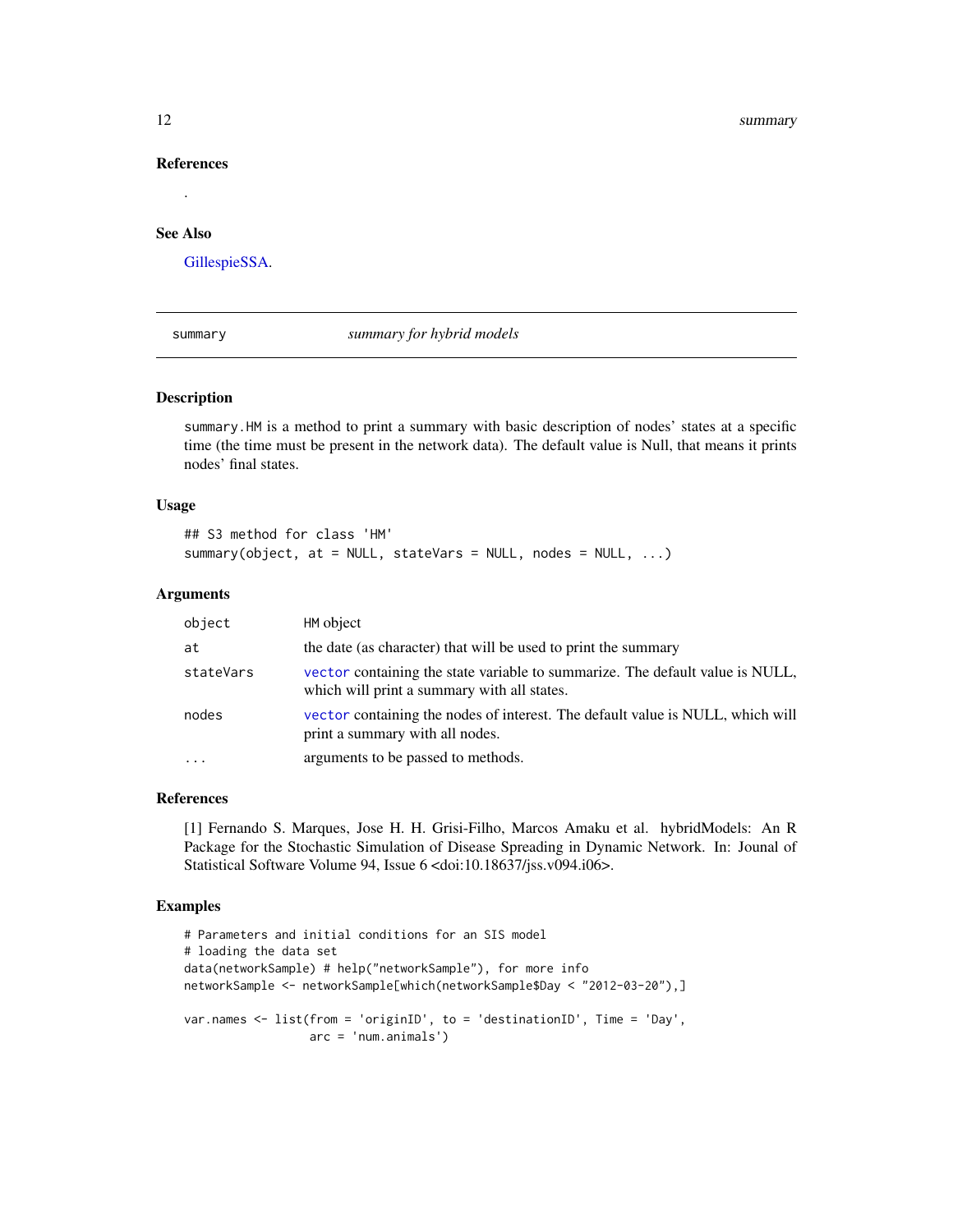#### summary the contract of the contract of the contract of the contract of the contract of the contract of the contract of the contract of the contract of the contract of the contract of the contract of the contract of the co

```
prop.func <- c('beta * S * I / (S + I)', 'gamma * I')
state.var \leq c('S', 'I')
state.change.matrix <- matrix(c(-1, 1, # S
                                 1, -1), # I
                              nrow = 2, ncol = 2, byrow = TRUE)
model.parms \leq c(beta = 0.1, gamma = 0.01)
init.cond <- rep(100, length(unique(c(networkSample$originID,
                                      networkSample$destinationID))))
names(init.cond) <- paste('S', unique(c(networkSample$originID,
                                        networkSample$destinationID)), sep = '')
init.cond <- c(init.cond, c(I36811 = 10, I36812 = 10)) # adding infection
# running simulations, check num of cores available (num.cores)
sim.results <- hybridModel(network = networkSample, var.names = var.names,
                           model.parms = model.parms, state.var = state.var,
                           prop.func = prop.func, init.cond = init.cond,
                           state.change.matrix = state.change.matrix,
                           sim.number = 4, num.cores = 2)summary(sim.results, stateVars = c('S', 'I'), nodes = c(36812, 36813))
```